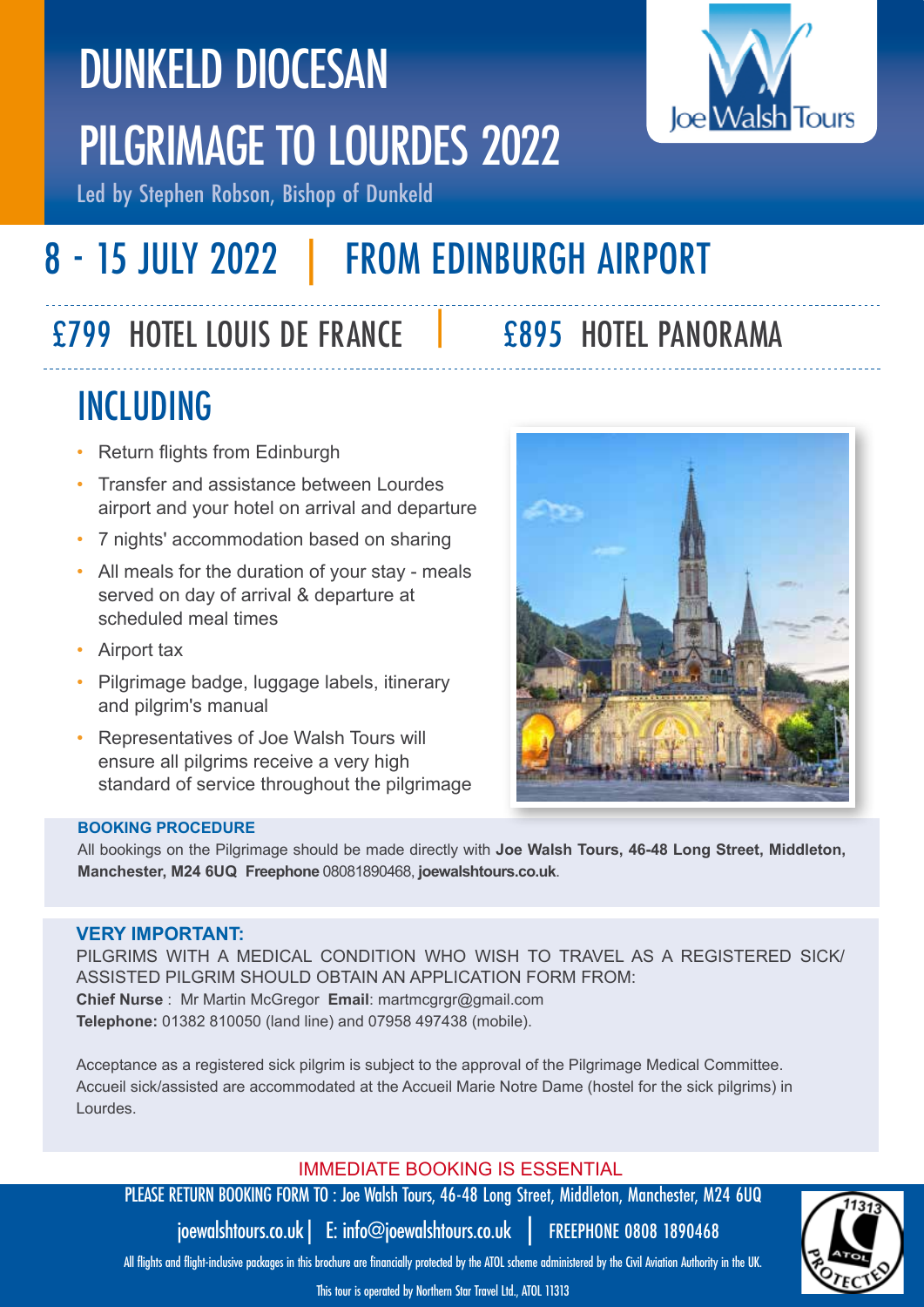#### **TRAVEL INSURANCE:**

Travel Insurance is priced at £33 per person. Please note that an insurance premium of £66 is charged for persons aged 80-94 years and that persons 95 years and over should contact this office to have their insurance policy confirmed. Should you wish to contract our travel insurance, please tick the appropriate box on the booking form. A copy of the insurance policy is available to view online at **https//:joewalshtours.co.uk/travel-insurance.** We would ask you to read this carefully to be aware of your exact cover.

#### **MEDICAL & OTHER MISCELLANEOUS CHARGES:**

Please note these charges in total are the direct responsibility of the pilgrim or their legal guardian/next of kin. All travellers must have either a EHIC card (if still valid at the time of travel) or the new UK Global Health Insurance Card (GHIC). To apply for a GHIC go to www.gov.uk/global-health-insurance-card, this is available free of charge. **Please read your insurance cover carefully – it is vitally important to complete a Medical Declaration Form if you have a medical condition which has required medical advice, treatment, medication or hospitalisation.**

#### **WHEELCHAIRS:**

Wheelchairs are not included in your travel insurance cover. We recommend separate insurance cover.

#### **MOTORISED WHEELCHAIRS / SCOOTERS:**

Due to weight restrictions we are unable to offer carriage of motorised wheelchairs or scooters on this pilgrimage. Pilgrimage volunteers may be available to assist those requiring a wheelchair in Lourdes, subject to availability. To help the pilgrimage committee plan for this, please indicate your requests on this booking form.

#### **CANCELLATIONS:**

All cancellations will incur an excess charge of £250.

#### **LOURDES CITY TAX:**

Lourdes city tax applies to all pilgrims over 18 years of age staying in hotels. Collection takes place during your stay and is made directly to the hotel. The current rate for the Hotel Panorama is €2.10 per person per night.

#### **ACCOMMODATION**:

To qualify for share basis you must nominate who you wish to share with. If there is nobody for you to share with, we will nominate somebody on your behalf. If we do not find anybody to share with you we reserve the right to charge a single room supplement.

#### **SINGLE ROOMS**

These are very limited and subject to availability at a supplementary charge of £231 for Hotel St Louis de France or £266 for Hotel Panorama. Your kind co-operation in agreeing to share a twin or treble room, if at all possible, will be much appreciated.

#### **NOTICE TO PASSENGERS:**

Your flights will depart from/return to Edinburgh Airport. You will receive final notification together with travel documents approximately 10-14 days in advance when tickets are issued. The flying time to Lourdes is approximately 2 hours 50 minutes. Please ensure that you indicate on the booking form if you are not able to board or disembark a coach for transfer to or from your hotel.

#### **FLIGHTS**

We cannot accept special requests for specific flights. It must be clearly understood that bookings are taken on the basis of pilgrims accepting the flight allocated to them.

#### **DELAYED OR CANCELLED FLIGHTS**

Joe Walsh Tours and the Pilgrimage Committee cannot accept any responsibility for cost incurred by pilgrims for meals, transfers, overnight accommodation or any other costs resulting from delayed, cancelled or diverted flights.

#### **PASSPORT & VISA:**

**EVERY PERSON TRAVELLING TO FRANCE MUST HAVE A VALID UP-TO-DATE PASSPORT.** If you already have a passport, please check now that it will be valid for travel three months on the date you travel. Depending on your nationality you may require a visa to enter France.

#### **PAYMENTS:**

Balance of fare is due 12 weeks before the trip. Joe Walsh Tours and the Pilgrimage Committee shall be entitled at their discretion to treat as cancelled any booking in respect of which the balance of fare shall not have been remitted twelve weeks before the date of departure. Children aged under 2 years of age travel free of charge.

#### **REGULATION (EC) 261/2004:**

At the time of going to print, the following EU legislation applies in relation to EC261. Regulation (EC) 261/2004 of The European Parliament and of the European Council establishes common rules on compensation and assistance to passengers in the event of denied boarding, cancellation or long delay of flights. The obligations that the regulation creates rests with the operating carrier who performs or intends to perform a flight. Any compensation that may be due to passengers must be claimed exclusively by the passenger and directly to the airline and not Joe Walsh Tours or the Dunkeld Pilgrimage to Lourdes.

#### **USE OF YOUR INFORMATION:**

Information provided on this form will be held and exchanged between Joe Walsh Tours, The DunkeldPilgrimage to Lourdes and it's associated organisations. It may be shared with third parties associated with Lourdes. Information provided may also be used to contact you, for example by email, text or phone call to update you with details concerning the pilgrimage.

#### **GDPR:**

As per European GDPR regulation, by signing this form you are providing Joe Walsh Tours consent to process your personal information. A full copy of our Privacy Policy is available on request. *By signing this form, you are confirming that you are consenting to the Dunkeld Lourdes Pilgrimage holding and processing your personal data and keeping you informed about the activities of the Pilgrimage. It is quite usual for photographs to be taken during the pilgrimage and, from time to time, you might be included in such photographs. By signing the form you permit your photograph to be used in any official publication managed by Dunkeld*

#### **FINAL INSTRUCTIONS:**

Full information and air tickets, luggage labels will be sent to you within 10 days prior to the departure date of the Pilgrimage. Final flight timings will be confirmed at this point. Pilgrims are not permitted to carry more than 100ml of liquid (including Lourdes water) in their hand-luggage. Baggage allowance 20kg checked-in luggage.

#### **YOUR FINANCIAL PROTECTION:**

All flights and flight-inclusive packages are financially protected by ATOL scheme administered by the Civil Aviation Authority in the UK. This tour is operated by Northern Star Ltd. ATOL 11313.

#### PLEASE RETURN BOOKING FORM TO : Joe Walsh Tours, 46-48 Long Street, Middleton, Manchester, M24 6UQ

joewalshtours.co.uk| E: info@joewalshtours.co.uk | FREEPHONE 0808 1890468

All flights and flight-inclusive packages in this brochure are financially protected by the ATOL scheme administered by the Civil Aviation Authority in the UK.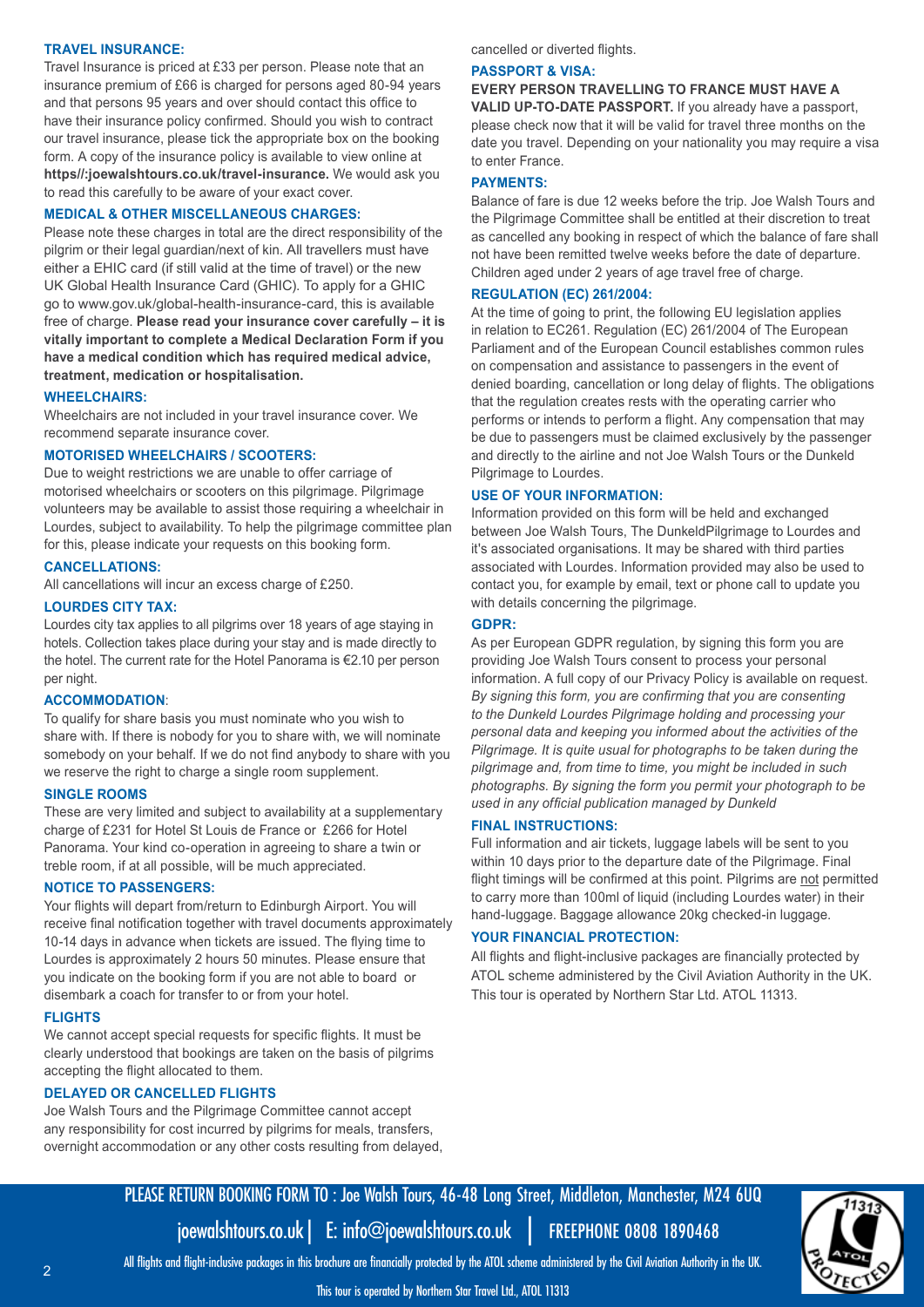### DUNKELD DIOCESAN PILGRIMAGE TO LOURDES 2022



Led by Stephen Robson, Bishop of Dunkeld

### 8 -15 JULY 2022 | 7 NIGHTS | BY AIR

**Ref**

*Office Use Only*

SECTION 1: PASSENGER NAMES PER PASSPORT

*Please use your first name and surname as it appears on your passport. Your passport must be valid for at least 3 months on the date you travel.*

| <b>Surname</b> | <b>First Name</b> | <b>Title</b> | <b>Valid GHIC/EHIC Number</b><br>(in date) | <b>Date of Birth</b> |
|----------------|-------------------|--------------|--------------------------------------------|----------------------|
|                |                   |              |                                            |                      |
|                |                   |              |                                            |                      |
|                |                   |              |                                            |                      |
|                |                   |              |                                            |                      |

#### SECTION 2: CONTACT DETAILS

| Address of 1 <sup>st</sup> Named Person only (BLOCK CAPITALS): |                             |  |  |  |  |  |
|----------------------------------------------------------------|-----------------------------|--|--|--|--|--|
| <b>Telephone Number:</b>                                       | <b>Mobile Phone Number:</b> |  |  |  |  |  |
| Parish:                                                        |                             |  |  |  |  |  |
| Email:                                                         |                             |  |  |  |  |  |
| Name of emergency contact while abroad:                        |                             |  |  |  |  |  |
| Telephone Number of emergency contact while abroad:            |                             |  |  |  |  |  |

#### SECTION 3: HOTEL DETAILS

| 3* Hotel St. Louis de France<br>All pilgrims will be staying at the 4* Hotel Panorama                          |       |                  |                    |  |                                    |  |            |  |
|----------------------------------------------------------------------------------------------------------------|-------|------------------|--------------------|--|------------------------------------|--|------------|--|
| <b>Single Room*</b>                                                                                            |       | <b>Twin Room</b> |                    |  | <b>Treble Room</b> (3 single beds) |  | 4-bed Room |  |
| <b>Willing to share</b> ( <i>i.e. share with another person</i> )<br>Name (if known):                          |       |                  |                    |  |                                    |  |            |  |
| Please specify other special requirements (e.g. walk-in shower, adapted rooms, etc.). Subject to availability. |       |                  |                    |  |                                    |  |            |  |
| Please indicate if you have a special dietary requirement:<br>Vegetarian                                       | Vegan |                  | <b>Gluten Free</b> |  | <b>Diabetic</b>                    |  | Other      |  |
| If you ticked 'Other', please specify:                                                                         |       |                  |                    |  |                                    |  |            |  |

*\*Single Room subject to availability, supplement applies, please see page 2 for details.*

PLEASE RETURN BOOKING FORM TO : Joe Walsh Tours, 46-48 Long Street, Middleton, Manchester, M24 6UQ

joewalshtours.co.uk| E: info@joewalshtours.co.uk | FREEPHONE 0808 1890468



All flights and flight-inclusive packages in this brochure are financially protected by the ATOL scheme administered by the Civil Aviation Authority in the UK.

This tour is operated by Northern Star Travel Ltd., ATOL 11313